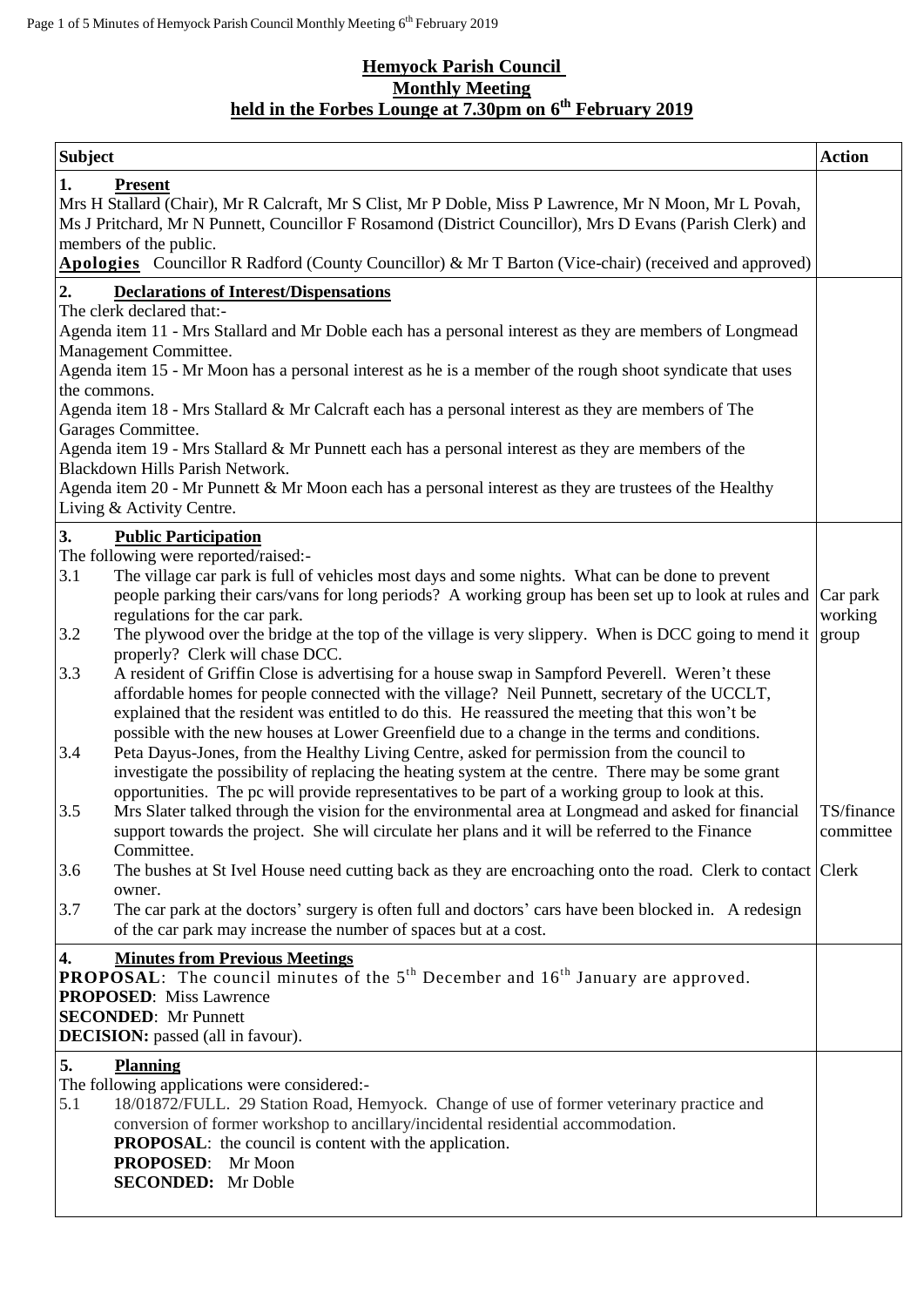|               | <b>PROPOSAL:</b> The council is content with the application but requests that if there is any future                                                                                                                      |                     |
|---------------|----------------------------------------------------------------------------------------------------------------------------------------------------------------------------------------------------------------------------|---------------------|
|               | development of the site that provision is made at the front to provide a pavement to join up with<br>existing pavements.                                                                                                   |                     |
|               | <b>PROPOSED:</b> Mr Clist                                                                                                                                                                                                  |                     |
|               | <b>SECONDED:</b> not seconded                                                                                                                                                                                              |                     |
|               | <b>DECISION:</b> motion failed                                                                                                                                                                                             |                     |
|               |                                                                                                                                                                                                                            |                     |
|               | Original motion then voted on<br><b>PROPOSAL:</b> the council is content with the application.                                                                                                                             |                     |
|               | PROPOSED: Mr Moon                                                                                                                                                                                                          |                     |
|               | <b>SECONDED:</b> Mr Doble                                                                                                                                                                                                  |                     |
|               | <b>DECISION:</b> passed (6 in favour, 1 against, 2 abstentions)                                                                                                                                                            |                     |
| 5.2           | 19/00038/MOUT. Outline for a mixed-use development of approximately 40 dwellings, 600 sq.m. of                                                                                                                             |                     |
|               | B1 employment space, public open space, access, and associated works, following demolition of                                                                                                                              |                     |
|               | existing poultry sheds. Culmbridge Farm, Hemyock.                                                                                                                                                                          |                     |
|               | Clerk to contact the planning officer and rearrange a meeting and ask for extension for comments.<br>Permission granted noted for:-                                                                                        | Clerk               |
| 5.3           | 18/01951/HOUSE. 12 Hollingarth Way, Hemyock. Erection of a single-storey rear extension and                                                                                                                                |                     |
|               | front porch.                                                                                                                                                                                                               |                     |
|               | Certificate of lawful use granted noted for:-                                                                                                                                                                              |                     |
| 5.4           | 18/01955/CLU. Crumpy Down, Hemyock. Certificate of lawfulness for the existing use of land for                                                                                                                             |                     |
|               | the siting of a residential caravan with adjoining garden for a period in excess of 10 years.                                                                                                                              |                     |
| 6.            | <b>Matters Arising</b>                                                                                                                                                                                                     |                     |
| 6.1           | Pump – the clerk has received verbal permission that remedial works may go ahead on the Pump.                                                                                                                              |                     |
|               | She is awaiting written confirmation.                                                                                                                                                                                      |                     |
| 6.2           | Car Park – a working group has been set up to review and propose rules and regulations for the<br>village car park. (Mr Clist, Mr Calcraft & Mr Moon)                                                                      | SC/RC/<br><b>NM</b> |
| 6.3           | Salt Spreaders - We have two in the village. One is with Alex Russell at Churchills Barn and the                                                                                                                           |                     |
|               | other is at The Parish Store, Millhayes. Mrs Stallard will ask Mr Russell to liaise with Mr Doble to                                                                                                                       |                     |
|               | advise how he got on using the spreaders. Many thanks to everyone who gritted areas of the village,                                                                                                                        |                     |
|               | and scraped the roads. Ideally, a volunteer is needed at Millhayes to operate and oversee the salt                                                                                                                         |                     |
|               | spreader at The Store. A key for The Store to be given to the Healthy Living Centre.                                                                                                                                       | <b>RC</b>           |
| 6.4           | Wire cages - The Store. Mr Calcraft, Mr Povah & Miss Lawrence will liaise over design and                                                                                                                                  | RC/LP/PL            |
|               | location of wire cages for The Store.                                                                                                                                                                                      |                     |
|               | 7. District Council Report                                                                                                                                                                                                 |                     |
|               | Councillor Frank Rosamond reported:-<br>The state of the district debate about Brexit went well. MDDC has been shortlisted for the LGC Award for                                                                           |                     |
|               | Councils Driving Economic Growth. The award is for councils that are proactively driving growth;                                                                                                                           |                     |
|               | influencing and shaping the market, intervening as necessary and working collaboratively across boundaries                                                                                                                 |                     |
|               | and structures to enable and encourage growth. The Local Government Boundary Commission (LGBC) is                                                                                                                          |                     |
|               | going to be reviewing Mid Devon during 2019. The review itself will be conducted in two stages, the first of                                                                                                               |                     |
|               | which will consider the number of councillors that will most effectively reflect the future governance needs                                                                                                               |                     |
|               | of Mid Devon District, i.e. how many members are required. The second phase takes the agreed number and                                                                                                                    |                     |
|               | looks at how the district should be 'warded' in terms of its new boundaries. The Cabinet has voted to                                                                                                                      |                     |
|               | recommend a preferred route for the Cullompton town centre relief road. Following a six week consultation<br>period with the public a preferred route for the planned relief road in Cullompton will now be put forward to |                     |
|               | Devon County Council, which is the local highway authority.                                                                                                                                                                |                     |
|               |                                                                                                                                                                                                                            |                     |
|               | Mr Clist commented that he was concerned about the impact of the Greater Exeter Strategic Plan and                                                                                                                         |                     |
|               | wonders if the numbers of houses included in this plan are in addition to the numbers in the MDDC Local                                                                                                                    |                     |
| Plan.         |                                                                                                                                                                                                                            |                     |
| 8.            | <b>County Council Report</b><br>Councillor Ray Radford sent his apologies and clerk will circulate his report.                                                                                                             |                     |
|               |                                                                                                                                                                                                                            |                     |
| 9.<br>9.1     | <b>Finance</b><br>Income and expenditure and bank reconciliation                                                                                                                                                           |                     |
| <b>INCOME</b> |                                                                                                                                                                                                                            |                     |
| 1.            | 12.76<br>Interest, HSBC                                                                                                                                                                                                    |                     |
|               |                                                                                                                                                                                                                            |                     |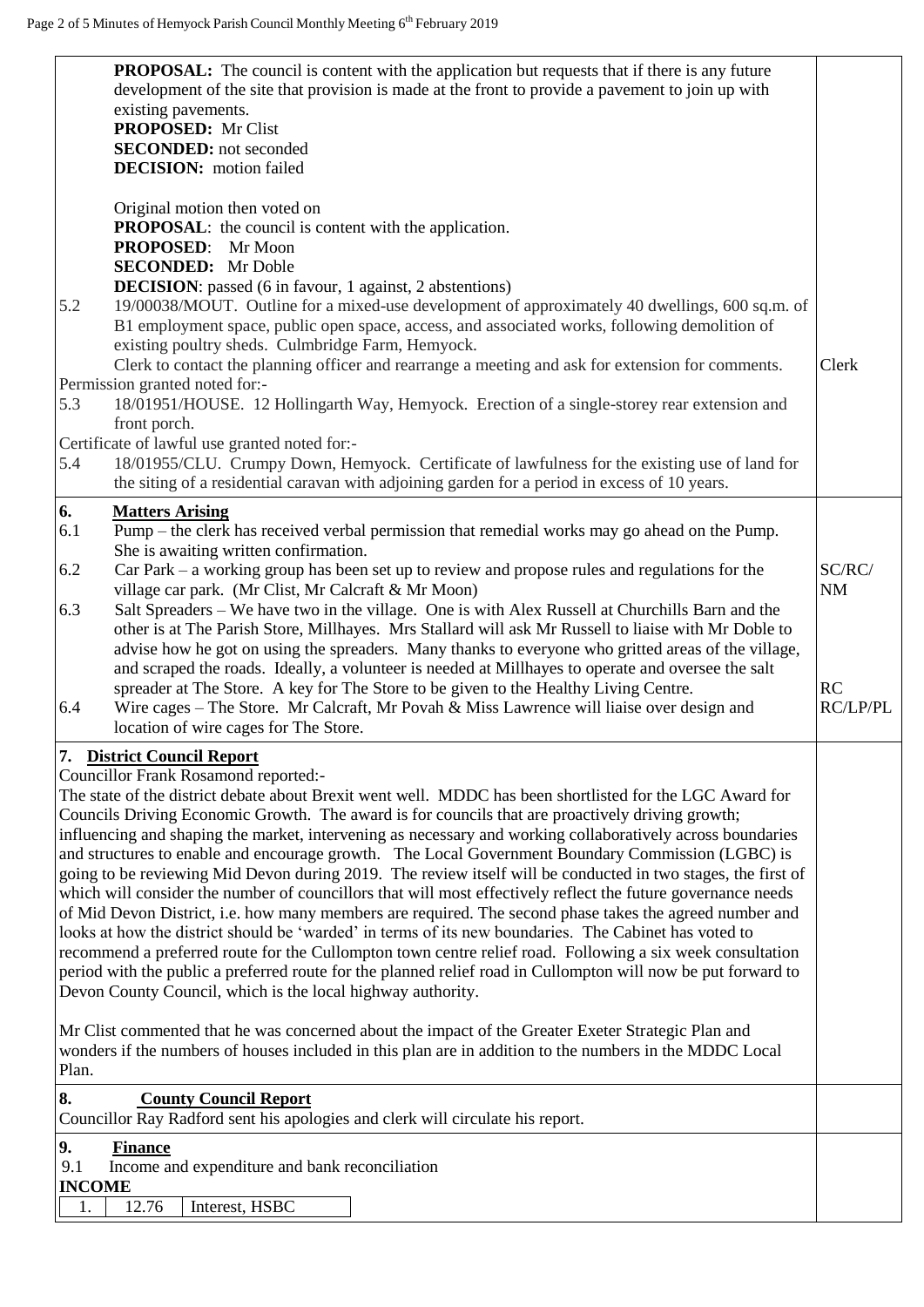| 350.00   Pring & Son<br>2.                                                                                                                                                                                          |                                                                                                  |             |                                       |                                           |                                |  |
|---------------------------------------------------------------------------------------------------------------------------------------------------------------------------------------------------------------------|--------------------------------------------------------------------------------------------------|-------------|---------------------------------------|-------------------------------------------|--------------------------------|--|
| <b>EXPENDITURE</b>                                                                                                                                                                                                  |                                                                                                  |             |                                       |                                           |                                |  |
| Mr G Lane<br>10.00<br>1.                                                                                                                                                                                            |                                                                                                  |             | Reissue of cheque unable to be banked |                                           |                                |  |
| 2.                                                                                                                                                                                                                  | Spot On Supplies<br>61.96                                                                        |             |                                       | Public conveniences supplies              |                                |  |
| 3.                                                                                                                                                                                                                  | K Amor<br>127.50                                                                                 |             |                                       | Cleaning, public conveniences             |                                |  |
| 4.                                                                                                                                                                                                                  | P Doble<br>94.98                                                                                 |             |                                       | Reimbursement of costs for salt spreaders |                                |  |
| 5.                                                                                                                                                                                                                  | 9.21                                                                                             |             | South West Water                      | Cemetery water bill                       |                                |  |
| 6.                                                                                                                                                                                                                  | 53.03                                                                                            |             | South West Water                      |                                           | Public conveniences water bill |  |
| 7.                                                                                                                                                                                                                  | 40.00                                                                                            | <b>ICO</b>  |                                       |                                           | Data protection sub fee        |  |
| 8.                                                                                                                                                                                                                  | 25,588.00                                                                                        |             | <b>Anglian Windows</b>                |                                           | Balance of windows at BHLAC    |  |
| 9.                                                                                                                                                                                                                  | 36.00                                                                                            | <b>CPRE</b> |                                       | Annual subscription                       |                                |  |
| 10.                                                                                                                                                                                                                 | 684.19                                                                                           | D Evans     |                                       | Wages and expenses                        |                                |  |
| 11.                                                                                                                                                                                                                 | 269.47                                                                                           | Mr I Pike   |                                       | Village maintenance                       |                                |  |
|                                                                                                                                                                                                                     | <b>BANK RECONCILIATION</b>                                                                       |             |                                       |                                           |                                |  |
|                                                                                                                                                                                                                     | HSBC Community a/c                                                                               |             |                                       | 18,976.41                                 |                                |  |
| <b>HSBC</b> Deposit                                                                                                                                                                                                 |                                                                                                  |             |                                       | 75,128.76                                 |                                |  |
| HSBC <sub>P3</sub>                                                                                                                                                                                                  |                                                                                                  |             |                                       | 0.04                                      |                                |  |
|                                                                                                                                                                                                                     | <b>HSBC</b> Longmead                                                                             |             |                                       | 1.27                                      |                                |  |
|                                                                                                                                                                                                                     | <b>Unity Trust Bank current</b>                                                                  |             |                                       | 71.00                                     |                                |  |
|                                                                                                                                                                                                                     | Unity Trust Bank deposit                                                                         |             |                                       | 47,706.23                                 |                                |  |
|                                                                                                                                                                                                                     | <b>Unity Trust Bank GF</b>                                                                       |             |                                       | 706.72                                    |                                |  |
|                                                                                                                                                                                                                     | <b>Unity Trust Bank P3</b>                                                                       |             |                                       | 2,178.84                                  |                                |  |
|                                                                                                                                                                                                                     | Nationwide Bond                                                                                  |             |                                       | 85,491.74                                 |                                |  |
|                                                                                                                                                                                                                     | <b>United Trust Bank</b>                                                                         |             |                                       | 75,900.00                                 |                                |  |
| <b>Total</b>                                                                                                                                                                                                        |                                                                                                  |             |                                       | 306,161.01                                |                                |  |
| <b>PROPOSAL:</b> that the income is agreed and the above cheques/payments are paid/agreed.<br><b>PROPOSED:</b><br><b>Miss Lawrence</b><br><b>SECONDED:</b> Mr Calcraft<br><b>DECISION</b> : passed (all in favour). |                                                                                                  |             |                                       |                                           |                                |  |
| 10.                                                                                                                                                                                                                 | <b>Clerk Update</b>                                                                              |             |                                       |                                           |                                |  |
|                                                                                                                                                                                                                     | The clerk reported that:-                                                                        |             |                                       |                                           |                                |  |
| Clerk has received an email from MDDC asking if the parish council wishes MDDC to cut the grass<br>10.1                                                                                                             |                                                                                                  |             |                                       |                                           |                                |  |
| for 2019/2020 at a cost of £999.49.                                                                                                                                                                                 |                                                                                                  |             |                                       |                                           |                                |  |
| <b>PROPOSAL:</b> MDDC is instructed to cut the grass for 2019/2020 at a cost of £999.49.                                                                                                                            |                                                                                                  |             |                                       |                                           |                                |  |
| <b>PROPOSED:</b> Miss Lawrence                                                                                                                                                                                      |                                                                                                  |             |                                       |                                           |                                |  |
| <b>SECONDED:</b> Mr Povah                                                                                                                                                                                           |                                                                                                  |             |                                       |                                           |                                |  |
| <b>DECISION</b> : passed (all in favour)                                                                                                                                                                            |                                                                                                  |             |                                       |                                           |                                |  |
| 10.2<br>DCC wishes to hold an hour's training session for Snow Wardens and has requested a venue.                                                                                                                   |                                                                                                  |             |                                       |                                           |                                |  |
| <b>PROPOSAL:</b> HPC will provide and cover the cost of the Parish Hall venue for an hour's training                                                                                                                |                                                                                                  |             |                                       |                                           |                                |  |
| for the snow wardens.<br><b>PROPOSED:</b> Mr Povah                                                                                                                                                                  |                                                                                                  |             |                                       |                                           |                                |  |
| <b>SECONDED:</b> Ms Pritchard                                                                                                                                                                                       |                                                                                                  |             |                                       |                                           |                                |  |
|                                                                                                                                                                                                                     | <b>DECISION</b> : passed (all in favour).                                                        |             |                                       |                                           |                                |  |
| 10.3                                                                                                                                                                                                                | The clerk updated the council following her meeting with the 106 officer at MDDC. She is waiting |             |                                       |                                           |                                |  |
| for the officer to send her confirmation of the totals allocated for each project which she will then                                                                                                               |                                                                                                  |             |                                       |                                           |                                |  |
| circulate. At the meeting the subject of the play area at Hollingarth was mentioned. MDDC may be                                                                                                                    |                                                                                                  |             |                                       |                                           |                                |  |
| interested in an asset transfer to the parish council. The parish council would be interested in taking                                                                                                             |                                                                                                  |             |                                       |                                           |                                |  |
| over the play area to protect it for the long term. Clerk to ask MDDC to send more information.                                                                                                                     |                                                                                                  |             |                                       | Clerk                                     |                                |  |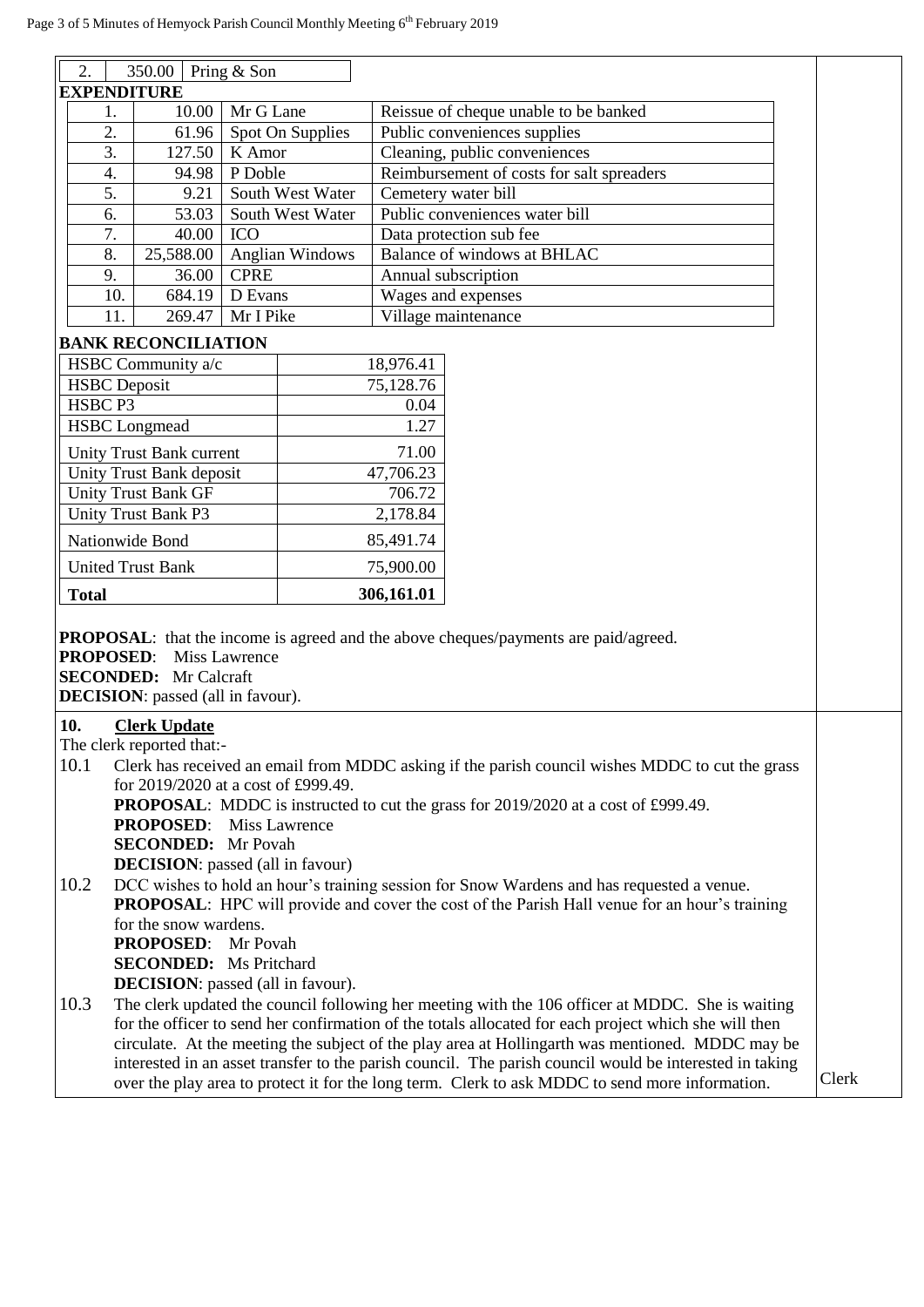| 11.                  | Longmead                                                                                                                                                                                                                                                                                                                                                                                                                                                                                             |                      |
|----------------------|------------------------------------------------------------------------------------------------------------------------------------------------------------------------------------------------------------------------------------------------------------------------------------------------------------------------------------------------------------------------------------------------------------------------------------------------------------------------------------------------------|----------------------|
| 11.1                 | Mr Povah has received 2 quotations and is waiting for a third for the bridge abutment works at                                                                                                                                                                                                                                                                                                                                                                                                       | LP                   |
| 11.2                 | Longmead.<br>Longmead Management Group is considering various options for renewing the trim trail at<br>Longmead, including concrete, tarmac and hoggin. It will provide the pc with quotations to consider                                                                                                                                                                                                                                                                                          |                      |
| 11.3                 | shortly.<br>Longmead Management Group has asked the pc for £1,824. This figure is the balance outstanding for<br>expenditure the group incurred whilst it was negotiating with the pc over roles and responsibilities.<br>PROPOSAL: HPC pays £1,824 to Longmead Management Group.<br><b>PROPOSED:</b> Mr Punnett<br><b>SECONDED:</b> Ms Pritchard<br><b>DECISION:</b> passed (all in favour).                                                                                                        |                      |
| 12.                  | <b>Highways</b>                                                                                                                                                                                                                                                                                                                                                                                                                                                                                      |                      |
| 12.1                 | Station Road pavements – Mr Povah has obtained a quotation from a company to draw up plans to be<br>submitted to Highways for approval of the scheme to install a pavement. The clerk contacted two<br>other companies who were unable to give quotations at this time.<br><b>PROPOSAL:</b> HPC accepts the quotation and instructs the company to draw up plans at a cost of<br>£1,700.<br><b>PROPOSED:</b> Mrs Stallard<br><b>SECONDED:</b> Mr Punnett<br><b>DECISION:</b> passed (all in favour). |                      |
| 13.                  | <b>Cemetery</b><br>Nothing to report.                                                                                                                                                                                                                                                                                                                                                                                                                                                                |                      |
| 14.                  | Footpaths<br>Mr Povah has queried with Devon County Council why the footpath at Pitthayne appears to have been<br>temporarily diverted.                                                                                                                                                                                                                                                                                                                                                              |                      |
| 15.                  | <b>Commons Management Group</b><br>Nothing to report.                                                                                                                                                                                                                                                                                                                                                                                                                                                |                      |
| 16.                  | <b>Village Maintenance</b><br>Nothing to report.                                                                                                                                                                                                                                                                                                                                                                                                                                                     |                      |
| 17.                  | <b>Public Conveniences</b><br>Clerk to contact Graham Webb (plumber) to enquire about setting up a contingency plan for emergencies and Clerk<br>also to look at reviewing the existing stopcock arrangements.                                                                                                                                                                                                                                                                                       |                      |
| 18.                  | <b>Garages Youth Project</b><br>Two outside light casings have been broken, possibly by the doors. Mr Calcraft will report it to The Garages<br>committee for action.                                                                                                                                                                                                                                                                                                                                | <b>RC</b>            |
| 19.                  | <b>Blackdown Hills Parish Network</b><br>Nothing to report.                                                                                                                                                                                                                                                                                                                                                                                                                                          |                      |
| 20.                  | <b>Blackdown Healthy Living &amp; Activities Centre</b><br>It has been reported by several visitors and therapists that the new windows have made a noticeable<br>improvement to the warmth in the building.                                                                                                                                                                                                                                                                                         |                      |
| 21.                  | <b>Asset Management</b><br>Nothing to report.                                                                                                                                                                                                                                                                                                                                                                                                                                                        |                      |
| 22.<br>22.1<br>22.2  | Correspondence<br>Waddeton Park – clerk will not respond to request for a testimonial for its new website.<br>Request for 'do not drop litter' signs – the pc appreciates the comments and suggestion but doesn't<br>believe it will make any difference and therefore will not go ahead and purchase any signs at this                                                                                                                                                                              |                      |
| 22.3<br>22.4<br>22.5 | time.<br>Villages in Action letter noted.<br>Letter to gun club from MDDC noted.<br>Letter from Nationwide reference maturity of investment bond. Referred to Finance Committee.                                                                                                                                                                                                                                                                                                                     | Finance<br>committee |
| 23.                  | <b>Items raised by Chairman</b>                                                                                                                                                                                                                                                                                                                                                                                                                                                                      |                      |
|                      |                                                                                                                                                                                                                                                                                                                                                                                                                                                                                                      |                      |